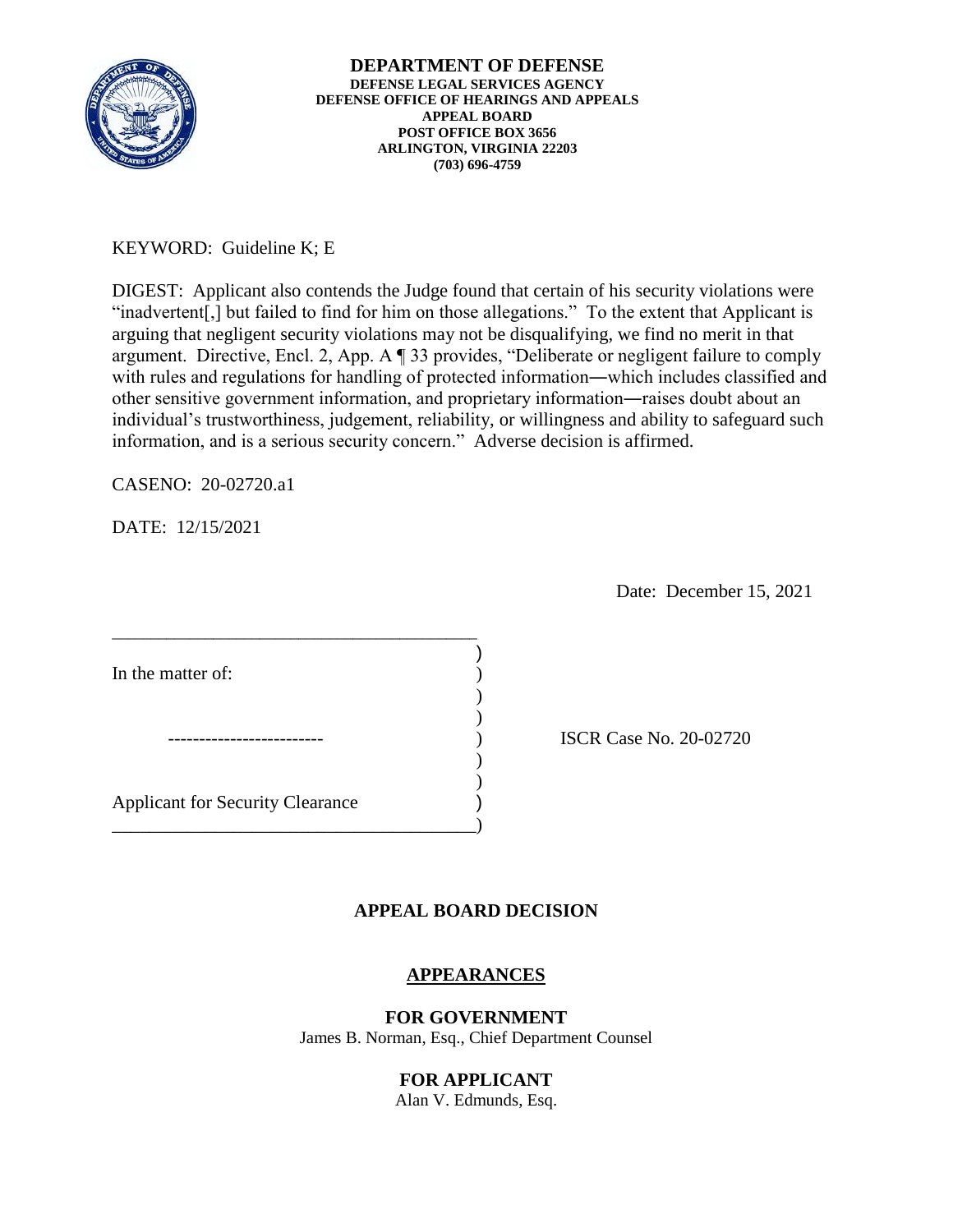The Department of Defense (DoD) declined to grant Applicant a security clearance. On February 1, 2021, DoD issued a statement of reasons (SOR) advising Applicant of the basis for that decision—security concerns raised under Guideline K (Handing Protected Information) and Guideline E (Personal Conduct) of Department of Defense Directive 5220.6 (Jan. 2, 1992, as amended) (Directive). Applicant requested a hearing. On September 13, 2021, after the hearing, Defense Office of Hearings and Appeals (DOHA) Administrative Judge Richard A. Cefola denied Applicant's request for a security clearance. Applicant appealed pursuant to Directive  $\P$ [E3.1.28] and E3.1.30.

 Applicant raised the following issue on appeal: whether the Judge's adverse decision was arbitrary, capricious, or contrary to law. Consistent with the following, we affirm.

#### **The Judge's Findings of Fact and Analysis**

 Applicant is in his late forties, has been working for defense contractors for about 17 years, and has held a security clearance for most of that employment. Under Guideline K, the SOR alleged three security violations, which were cross-alleged in a single Guideline E allegation. network. These incidents occurred in 2008, 2013, and 2017. Regarding the first incident, he admits he "cut corners" in sending the email. Decision at 2. His actions during this incident were deliberate. For this incident, he received a written warning. The second incident involved him information. His actions during this incident were negligent, and he received a verbal reprimand. information. His actions during this incident were negligent, and he received a verbal reprimand. Applicant attributed the third incident to a systemic problem with his employer's system for Applicant admitted the Guideline K allegations but denied the Guideline E allegation. Applicant admitted he sent classified information on three occasions to fellow employees on an unclassified sending unclassified information in the email that when combined together constituted classified handling classified information. His action during this incident were inadvertent, and he received a verbal and written warning.

 "Although Applicant's most recent security clearance violation may have been inadvertent; there appears to also be a negligent pattern here. Such a pattern cannot be condoned when handling classified information." Decision at 4. "It cannot be said that a similar security clearance violation is unlikely to occur." Decision at 6. None of the Guideline K or E mitigating conditions apply. Applicant has failed to mitigate the alleged security concerns.

#### **Discussion**

 Applicant contends "the Judge erred in some of his findings of fact." Appeal Brief at 2. erroneous. This assignment of error fails for lack of specificity. *See, e.g.*, ISCR Case No. ISCR Case No. 17-03372 at 2-3 (App. Bd. Oct. 19, 2018) (explaining why assignments of error must be However, he does not identify any of the Judge's specific findings of fact that are purportedly set forth with sufficient specificity to permit review on appeal).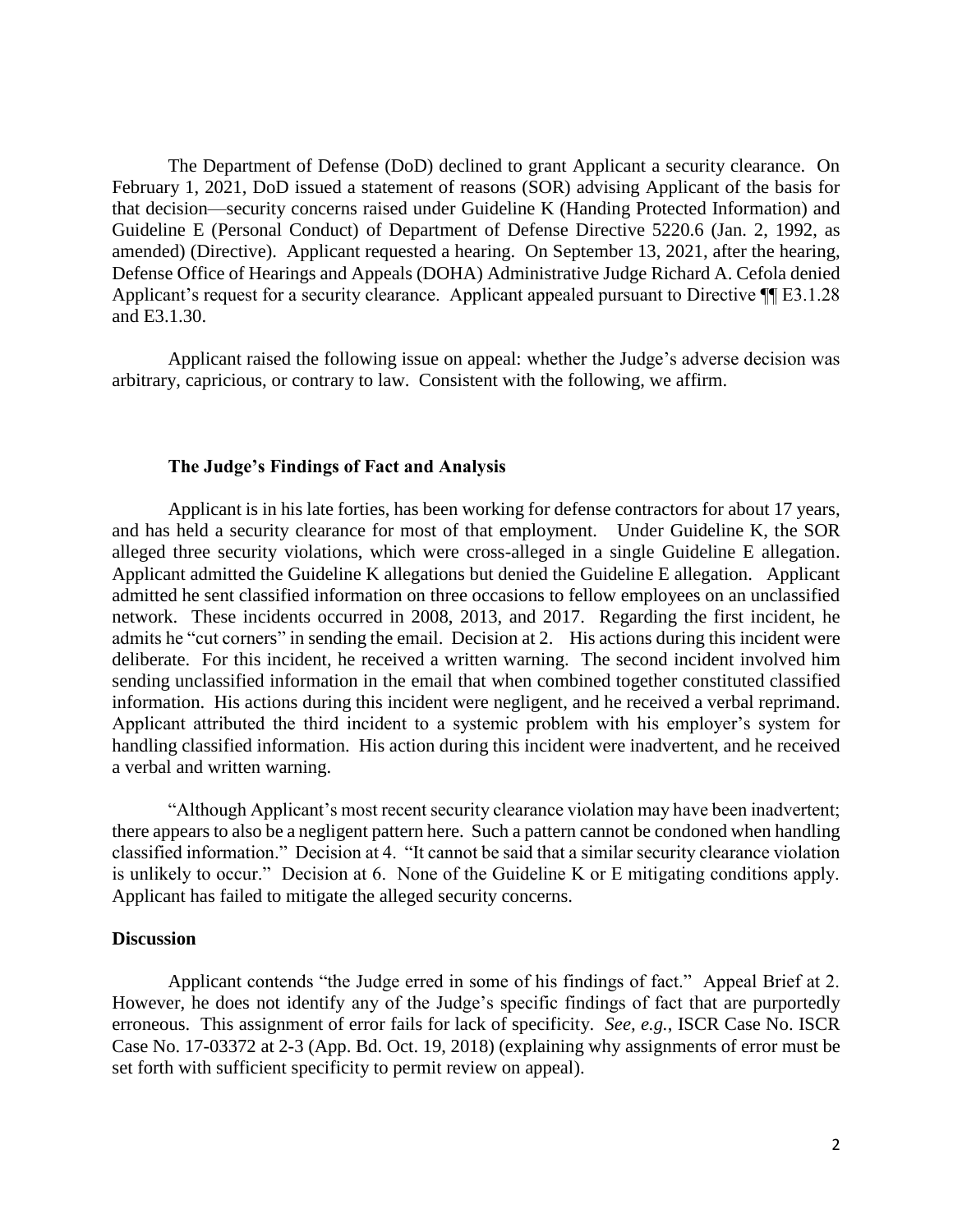Applicant also contends the Judge found that certain of his security violations were "inadvertent[,] but failed to find for him on those allegations." Appeal Brief at 2. To the extent that Applicant is arguing that negligent security violations may not be disqualifying, we find no classified and other sensitive government information, and proprietary information―raises doubt safeguard such information, and is a serious security concern." *See also* ISCR Case No. 18-00496 at 6 (App. Bd. Nov. 8, 2019) (simple negligence in the handling of classified information can be a merit in that argument. Directive, Encl. 2, App. A ¶ 33 provides, "Deliberate or negligent failure to comply with rules and regulations for handling of protected information―which includes about an individual's trustworthiness, judgement, reliability, or willingness and ability to matter of grave security concern).

 Applicant further argues the Judge erred in failing to comply with the provisions in Executive Order 10865 and the Directive by not considering all of the evidence, by not properly they resulted in no compromise of classified information. He also claims his security violations were the result of inadequate training or unclear procedures, and "[he] has had training after each arguing the three incidents do not show a pattern of negligence because they are distinguishable evidence in a manner that was arbitrary, capricious, or contrary to law. *See, e.g.*, ISCR Case No. weighing the evidence, and by not correctly applying the mitigating conditions and whole-person concept. In his arguments, for example, he contends that his security violations were not recent or frequent, that they happened under unusual circumstances making them unlikely to recur, and that incident and did not repeat the mistake again." Appeal Brief at 7. Additionally, he appears to be from each other. None of Applicant's arguments, however, are enough to rebut the presumption that the Judge considered all of the record evidence or to demonstrate the Judge weighed the 19-01400 at 2 (App. Bd. Jun. 3, 2020).

 Applicant has failed to establish the Judge committed any harmful error. The Judge examined the relevant evidence and articulated a satisfactory explanation for the decision. The decision is sustainable on the record. "The general standard is that a clearance may be granted only when 'clearly consistent with national security.'" *Department of the Navy v. Egan*, 484 U.S. 518, 528 (1988). *See also*, Directive, Encl. 2, App. A ¶ 2(b): "Any doubt concerning personnel being considered for national security eligibility will be resolved in favor of national security."